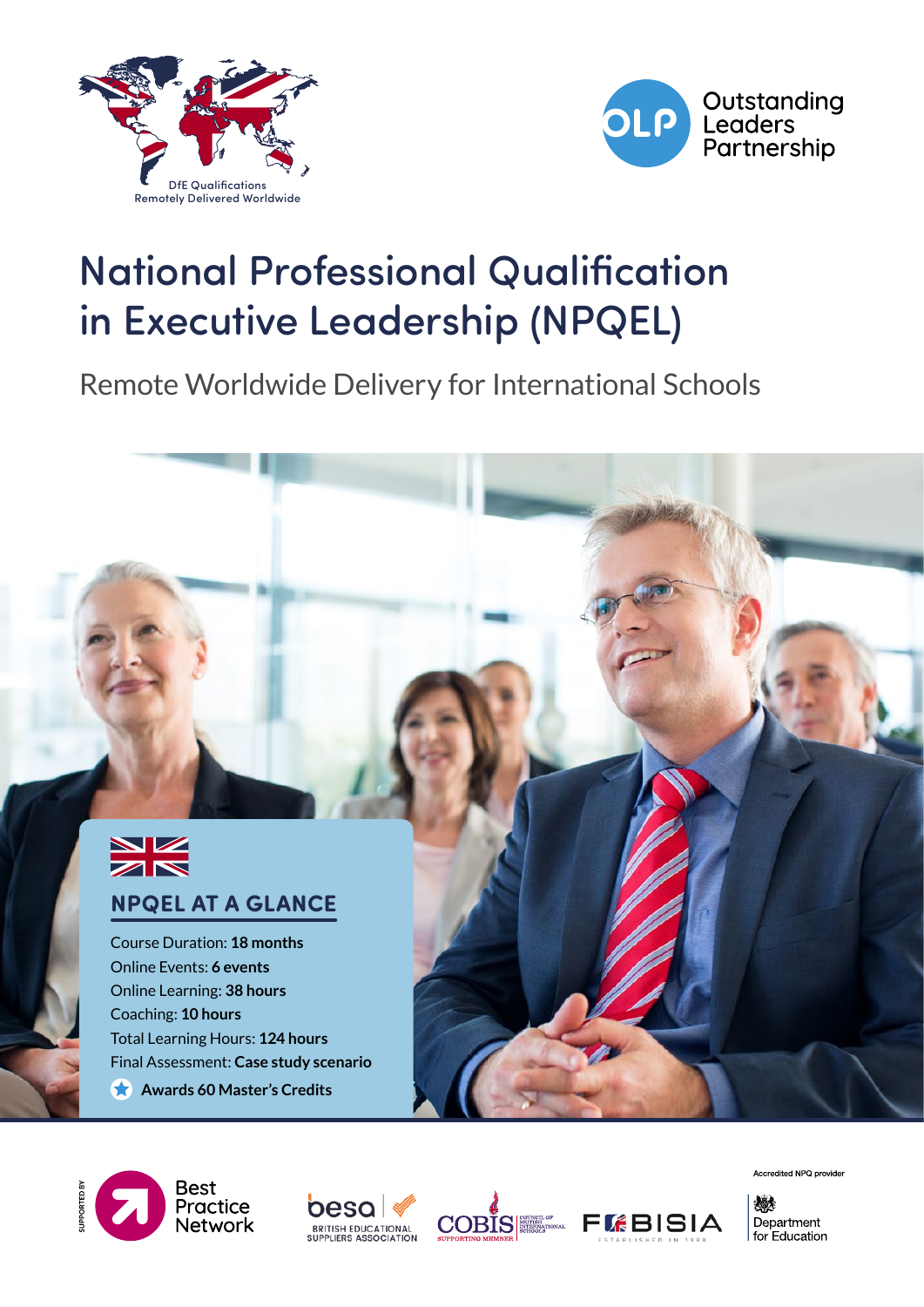## About NPQEL

The DfE-accredited NPQEL is for school leaders who are, or are aspiring to be, an executive headteacher or have a school trust CEO role with responsibility for leading several schools. This flexible part-time training fits around a busy school leader's timetable timetable and is delivered through a combination of face-to-face events, online study, webinars and coaching. Completing NPQEL is hugely beneficial for participants as well as their school and pupils. We are proud to have delivered NPQs to thousands of International School participants across the globe. Find out about our Remote Online Delivery option on the last page.

### Benefits for participants

- $\odot$  Portable qualification valid and highly sought-after by UK schools and International Schools
- $\odot$  Increased awareness and understanding of self and of the behaviours needed to lead across multiple organisations
- $\oslash$  Access to high-quality feedback and ongoing interaction with qualified performance coaches
- $\circledcirc$  Increased capability and capacity to take on a multischool organisation – having the skills, knowledge and understanding to do the job more effectively

### Benefits for schools

- $\odot$  Offering staff the chance to complete NPQs has been shown to improve teacher retention rates and is a great incentive for recruiting new teachers
- $\odot$  Increased national networking and partnership opportunities
- $\odot$  Insight into the systems, sectors and sources of effective leadership practice
- $\oslash$  A professionally aware and informed leader who can make evidence-based strategic decisions and approach new challenges in an effective and efficient manner

## Qualification elements

| <b>INDUCTION STAGE</b>                      | Induction (incl. Initial needs analysis: 1 hour) | 6 hours                   |                                 |
|---------------------------------------------|--------------------------------------------------|---------------------------|---------------------------------|
| <b>DEVELOPMENT STAGE</b>                    | <b>Face-to-face events</b>                       | 36 hours                  |                                 |
|                                             | <b>Online course study</b>                       | 38 hours                  | <b>Total Guided</b><br>Learning |
|                                             | <b>Formative assessment tasks</b>                | 34 hours                  | Hours:                          |
|                                             | <b>Leadership performance coaching</b>           | 10 hours                  | 124                             |
| <b>SUMMATIVE</b><br><b>ASSESSMENT STAGE</b> | <b>Case study scenario</b>                       | <b>Max. 1500</b><br>words |                                 |

## Qualification programme structure

The NPQEL content is delivered across four development stage cycles that include face-to-face events, online study, a formative assessment task and leadership performance coaching. The context focus for each cycle aligns to each of the content areas identified by the DfE and their sequencing across the delivery cycle has been carefully crafted to ensure depth of study and time for most effective reflection and review by each participant.

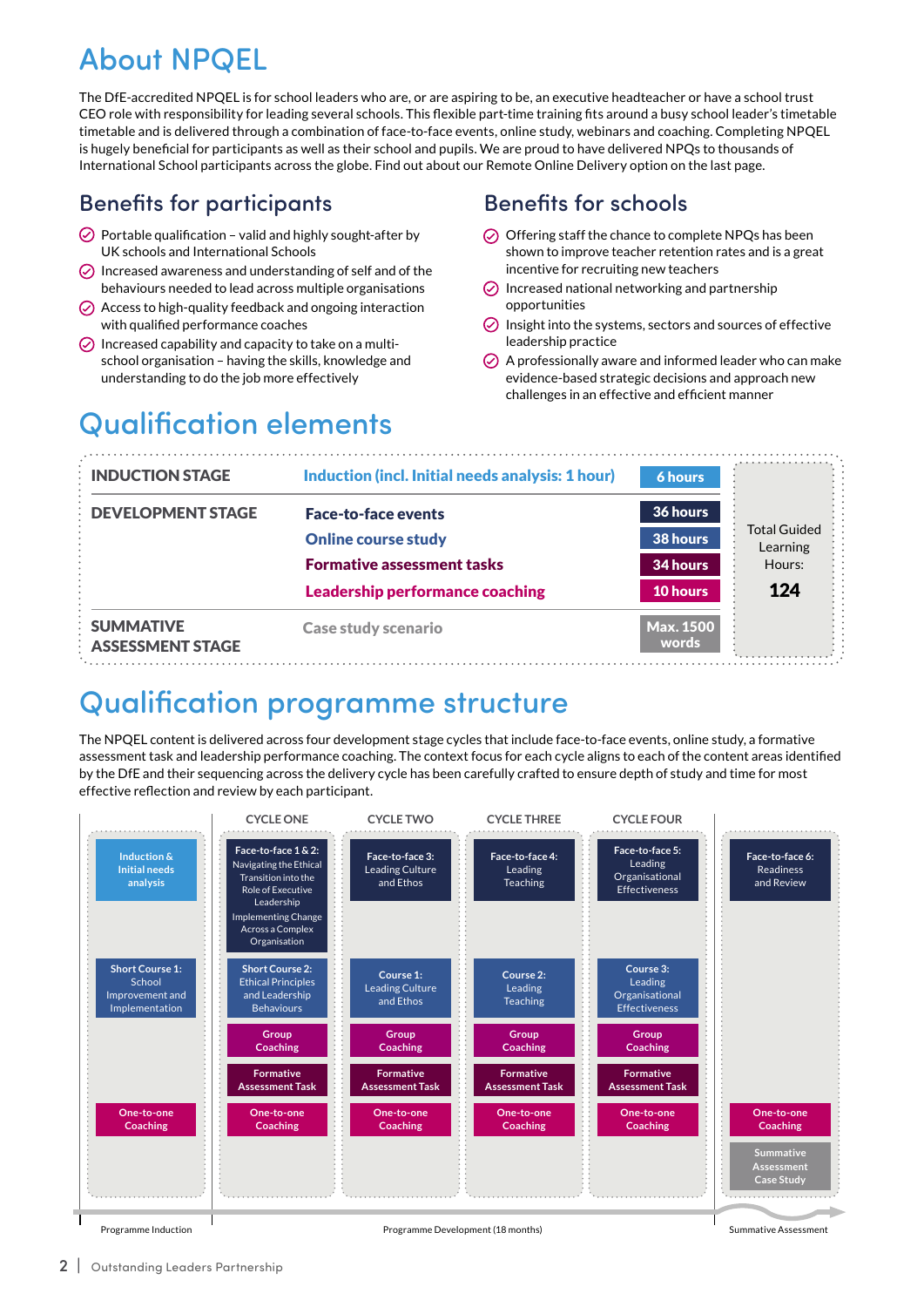## Induction

The induction stage includes insight into and preparation for qualification engagement and the *School improvement and implementation* short course. Participants will complete their initial needs analysis as part of this stage.

#### Induction and Initial needs analysis

Self assessment of skills, knowledge and understanding of 'learn that' and 'learn how to' statements derived from the DfE qualification frameworks and leadership behaviours. The outcomes of the analysis inform ongoing discussion and feedback throughout the programme.

### Face-to-face content outline

The NPQEL programme includes six face-to-face events spread across the 18-month duration of the qualification. Face-to-face events are delivered remotely for participants from International Schools.

Each event precedes online course study and will introduce the climate and context for online study. The six event days consist of tailored practice tasks, group networking and self-managed learning interaction supporting powerful dialogue and leadership development.

#### Face-to-face events (Delivered remotely)

- **Day 1:** Navigating the Ethical Transition into the Role of Executive Leadership
- **Day 2:** Implementing Change Across a Complex Organisation
- **Day 3:** Leading Culture and Ethos
- **Day 4:** Leading Teaching
- **Day 5:** Leading Organisational Effectiveness
- **Day 6:** Readiness and Review

### Online course content outline

NPQEL participants will undertake two short courses and three full courses.

As part of online course engagement compliance, participants will be required to select and complete three practice activities and undertake one formative assessment task.

Each full course includes three study modules that are to be completed within a recommended time frame of 10 hours. Each short course is composed of 4 hours of study.

#### Short courses

- **1. School Improvement and Implementation**
- **2. Ethical Principles and Leadership Behaviours**

#### Full courses

- **1. Leading Culture and Ethos**
	- Module 1: School culture
	- Module 2: Behaviour
	- Module 3: Professional development

#### **2. Leading Teaching**

- Module 1: Teaching
- Module 2: Curriculum and assessment
- Module 3: Additional and SEN/disabilities

#### **3. Leading Organisational Effectiveness**

- Module 1: Organisational management
- Module 2: Working in partnership
- Module 3: Governance and accountability

## Formative assessment tasks

The formative assessment tasks are in-school practice-led activities that participants choose to complete following an online course. There are four formative assessment tasks for NPQEL. These tasks can be undertaken in participants' own or other school.

### **■ Leadership performance** coaching

NPQEL participants will engage with ten hours of coaching.

#### Group coaching

• Four hours (one hour following each online course)

#### One-to-one coaching

Six hours (one hour during the induction stage and then one hour following the completion of each formative assessment task, plus an impact review prior to the summative assessment stage)

### Assessment

Qualification elements that count towards final assessment

To pass an NPQ, the following criteria need to be met:

- Participants must engage in 90% of the course elements determined by the provider.
- Participants must submit and pass one summative assessment that takes the form of a case study. Participants have an eight-day window to provide a written response of a maximum 1500 words and submit this by midnight on the designated eighth day.

What are the course elements I must engage with?

- 1. Leadership Development Record (LDR) review
- 2. Face-to-face events
- 3. Online practice activities
- 4. Formative assessment tasks
- 5. Coaching